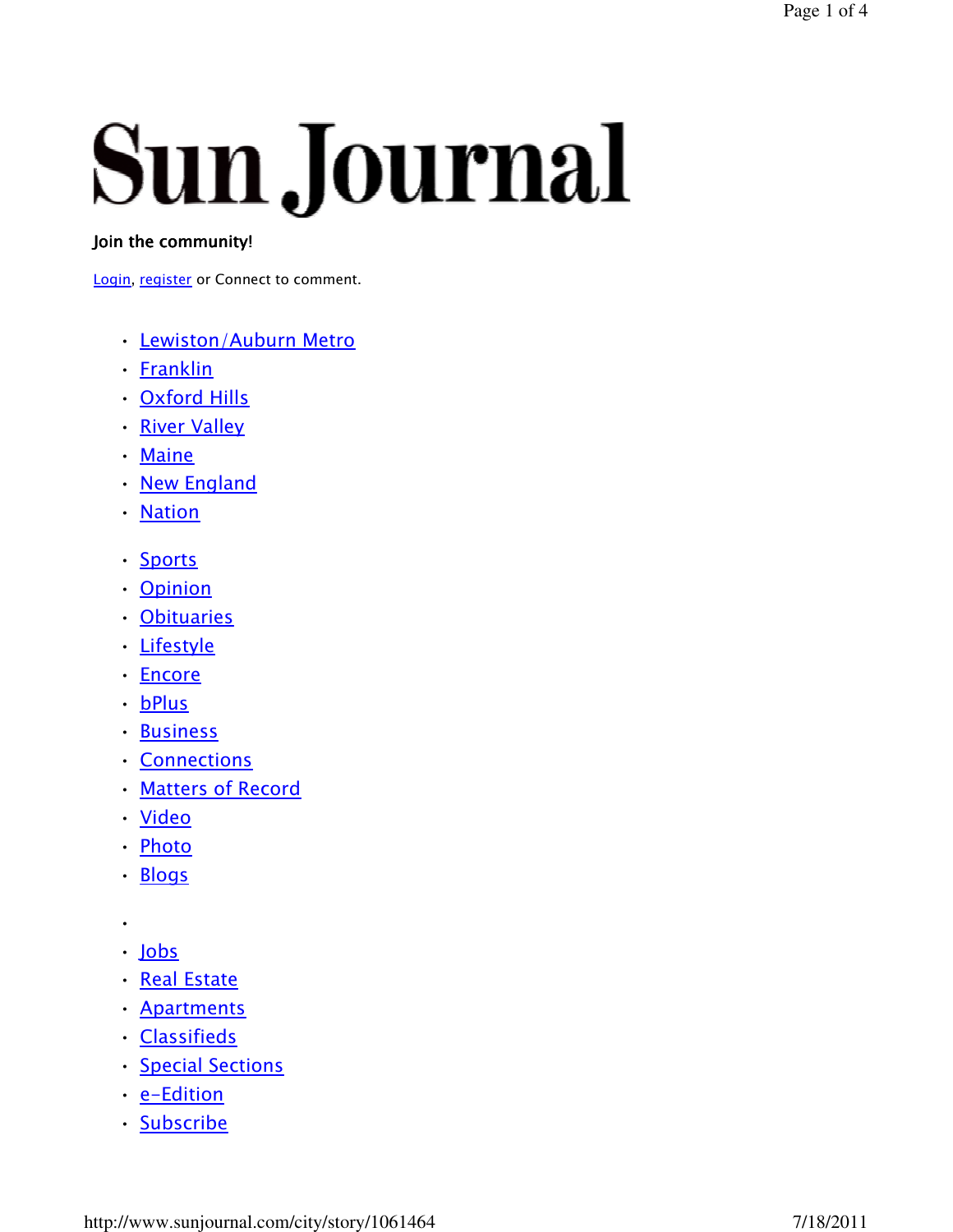• Contact

#### **City**

# Magistrate says suit over Androscoggin River salmon should proceed

By Scott Thistle, Regional Editor Jul 18, 2011 2:49 pm

PORTLAND — A federal magistrate judge has recommended lawsuits filed by two environmental groups against two compaines that operate hydro-electric dams on the lower Androscoggin River be allowed to go forward.

Friends of Merry Meeting Bay and Environment Maine say the recommendation is a preliminary victory in their efforts to save the endangered Atlantic salmon from extinction.

In their lawsuits the groups claim Miller Hydro and Topsham Hydro, which respectively operate the Worumbo Dam at Lisbon Falls and the Pejepscot Dam in Topsham, are in violation of the Endangered Species Act because the turbines on their dams injury and kill salmon trying to swim past them.

The suit also claims the dams block and delay salmon migration and prevent access to salmon spawning grounds further upstream.

On Friday, July 14, U.S. Magistrate Judge John H. Rich III, recommends that motions to dismiss the suits filed by attorneys for the dam operators be denied. That recommendation could set the stage for the suits to go forward and be heard and decided by Federal Judge George Singal.

The companies have 14 days to file their objections to Rich's recommendations.

"Congress gave private citizens access to the courthouse to enforce the Endangered Species Act, and we applaud Judge Rich for preventing Miller Hydro and Topsham Hydro from trying to take this away," Ed Friedman, Chair of Friends of Merrymeeting Bay said in a prepared statement. "The long-term viability of Maine's economy is directly proportional to environmental conditions. The judge's recommendation to move forward on our suit is a positive step for both Maine's economic and environmental health."

Officials with Miller Hydro declined comment on the ruling and attempts to reach officials at Topsham Hydro were unsuccessful Monday.

A phone message for Jeffrey Thaler, a Portland-base attorney for the dam operators, went unreturned Monday.

In his recommendation Rich rejected the operators' argument that Friends of Merry Meeting Bay and Environment Maine must await a decision by the National Marine Fisheries Service on whether the dams are hurting salmon.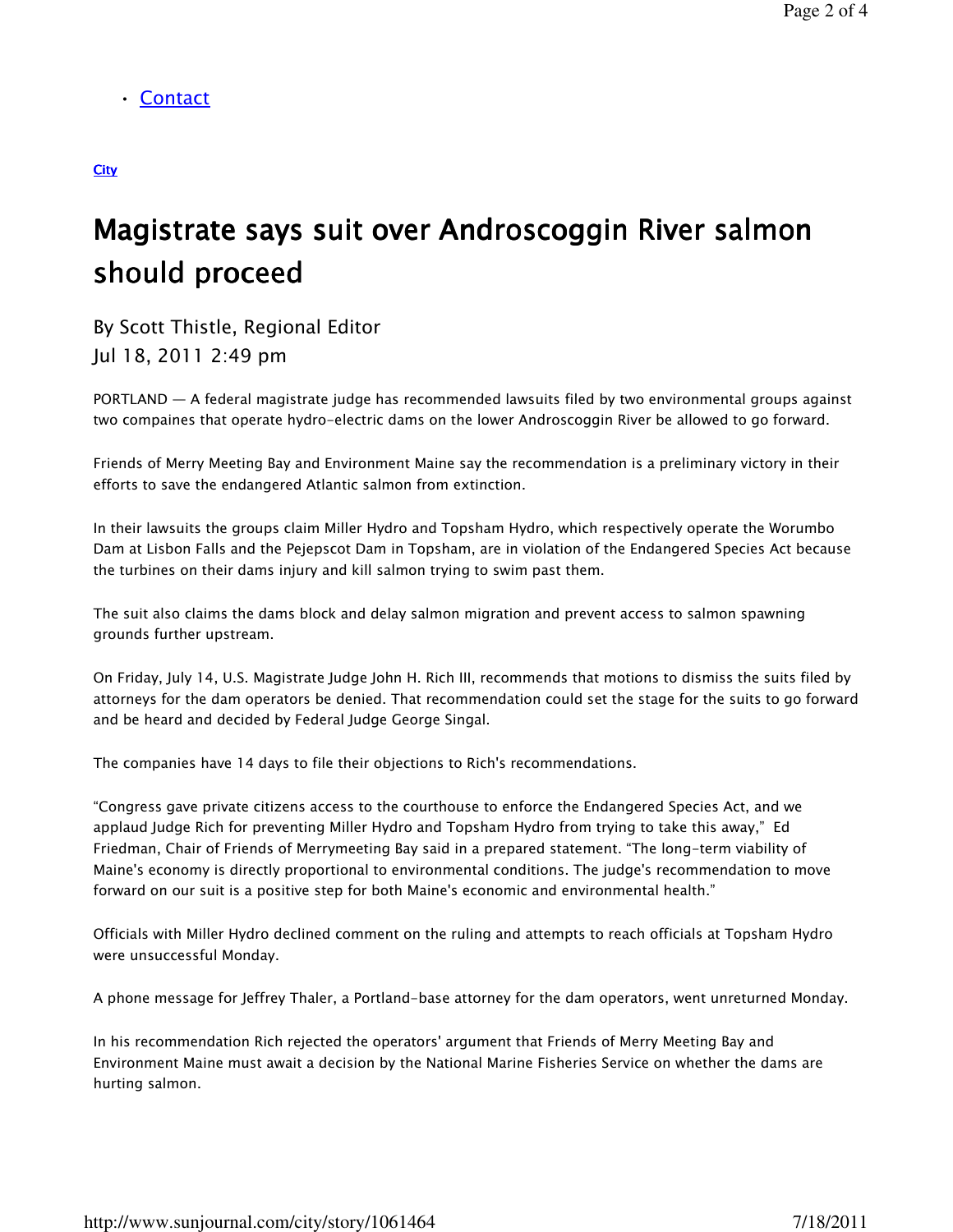The government's review of the dams' operations "is still apparently in the very early, informal consultation stage, making a rapid resolution [by NMFS] unlikely," Rich wrote. "Speculation that it might arise is not a reason to defer this court's consideration of a possible current violation of a federal statute."

Attorneys for the dam operators had argued the dams impact to salmon was currently under government review and that any federal court action on it would be premature before that process were complete.

Rich also notes in his ruling the Endangered Species Act allows citizens or in this case citizen groups to bring action in the federal courts when they believe the federal law is not be adequately enforced.

 "Now that we've been given the green light, we will seek to use the power of the federal courts to push the dam owners to do the right thing and bring the iconic Atlantic salmon back from the brink of extinction," Emily Figdor, director of Environment Maine said in a prepared statement.

 Friends of Merrymeeting Bay is a non-profit organization with just over 400 members. Environment Maine is a citizen-based advocacy group with more than 5,000 members, according to a press release issued by both organizations Monday.

#### sthistle@sunjournal.com

## In order to make comments, you must verify your account.

In order to comment on SunJournal.com, you must use your real name and include the town in which you live in your profile. A member of our staff will call you to verify this information. To join in, fill out your user profile completely and check the box "please verify my status." We'll get back to you within one business day to verify your account.

Login or create an account here.

#### Our policy prohibits comments that are:

- Defamatory, abusive, obscene, racist, or otherwise hateful
- Excessively foul and/or vulgar
- Inappropriately sexual
- Baseless personal attacks or otherwise threatening
- Contain illegal material, or material that infringes on the rights of others
- Commercial postings attempting to sell a product/item

### If you violate this policy, your comment will be removed and your account may be banned.

Search

Login, register or Connect to comment.